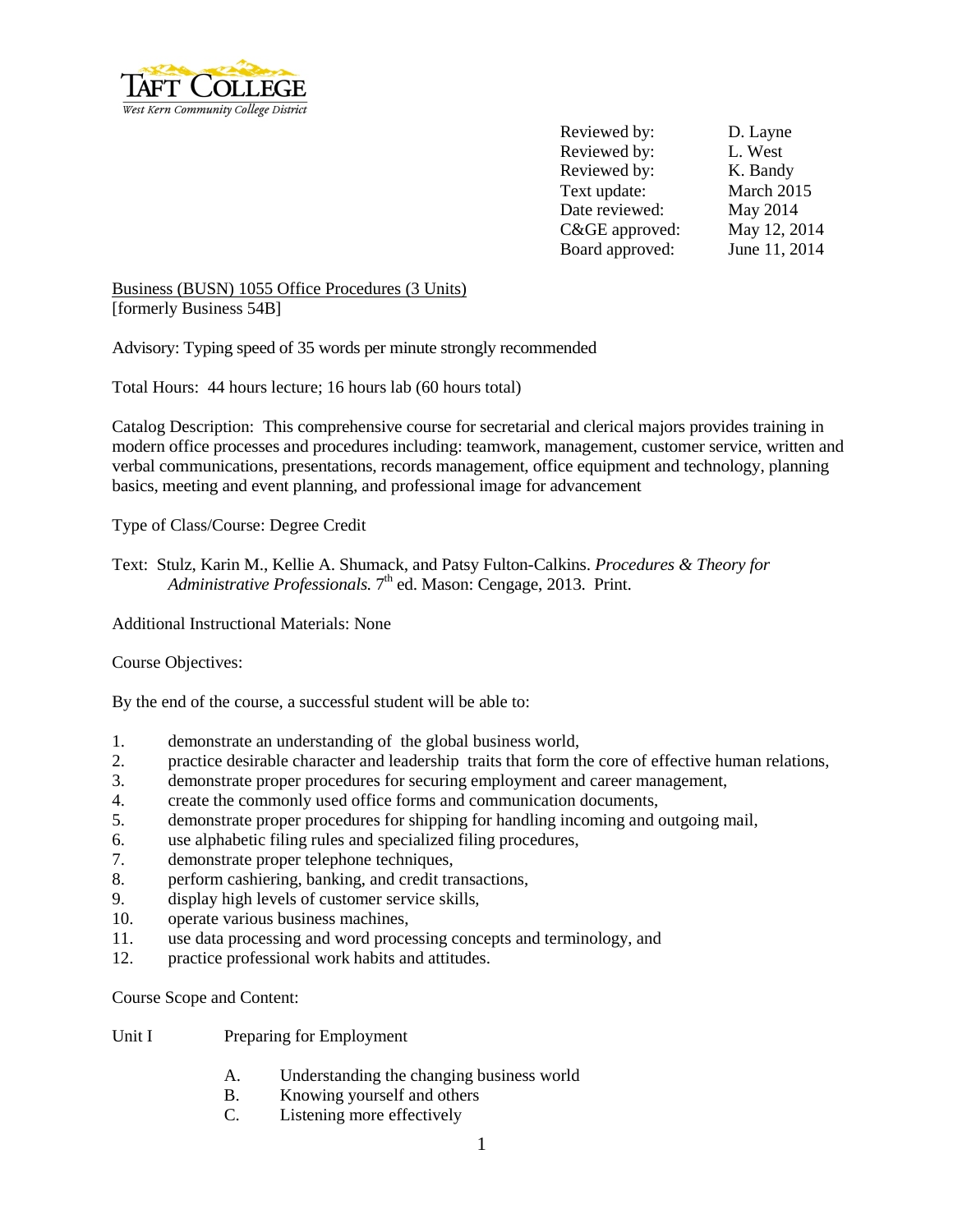

|          | Exploring leadership and effective human relations concepts<br>D.                                                               |
|----------|---------------------------------------------------------------------------------------------------------------------------------|
| Unit II  | Getting the Right Position                                                                                                      |
|          | Selecting your position<br>A.                                                                                                   |
|          | Learning about the job<br><b>B.</b>                                                                                             |
|          | C.<br>Succeeding on the job                                                                                                     |
| Unit III | <b>Handling Communications</b>                                                                                                  |
|          | A.<br>Improving your typing skills                                                                                              |
|          | <b>B.</b><br>Creating and editing correspondence, reports, and forms                                                            |
|          | $C_{\cdot}$<br>Processing office mail and electronic mail                                                                       |
|          | D.<br>Utilizing telephone and-voice mail systems                                                                                |
| Unit IV  | <b>Keeping Accurate Records</b>                                                                                                 |
|          | A.<br>Filing and managing records using alphabetic and specialized rules                                                        |
|          | Preparing financial records<br><b>B.</b>                                                                                        |
|          | $C_{\cdot}$<br>Documenting shipping and receiving activities                                                                    |
| Unit V   | Utilizing Technology in the Office                                                                                              |
|          | Using data and word processing concepts and equipment<br>A.                                                                     |
|          | Knowing about reprographics and advanced forms of communication<br><b>B.</b>                                                    |
| Unit VI  | <b>Applied Administrative Services</b>                                                                                          |
|          | Performing basic cashiering, banking, and credit transactions<br>A.                                                             |
|          | Providing high level skills in customer service<br><b>B.</b>                                                                    |
|          | $\mathcal{C}$ .<br>Exhibiting professional work habits and attitudes                                                            |
|          | Course Scope and Content (Laboratory):                                                                                          |
| Unit I   | <b>Handling Communications</b>                                                                                                  |
|          | Edit and proofread memos and e-mails<br>А.                                                                                      |
|          | Β.<br>Create, edit, and proofread documents such as persuasive letters, direct                                                  |
|          | letters, indirect letters, and business reports                                                                                 |
|          | C.<br>Design a letterhead                                                                                                       |
| Unit II  | Keeping Accurate Records                                                                                                        |
|          | Index and code correspondence for an alphabetic file<br>А.                                                                      |
|          | <b>B.</b><br>Review files and prepare cross references as needed<br>$C_{\cdot}$                                                 |
|          | Organize articles into subject files<br>Organize and file records in a consecutive, terminal-digit, and middle-digit file<br>D. |
|          | Ε.<br>Convert alpha records to consecutive numbers                                                                              |
|          | F.<br>Create a database to serve as an accession log and index and code                                                         |
|          | correspondence                                                                                                                  |
|          | G.<br>Create a one-page handout that describes naming and storage procedures                                                    |
|          | Н.<br>Update a database, perform inquiries with filters, and create reports                                                     |
| Unit III | <b>Applied Administrative Services</b>                                                                                          |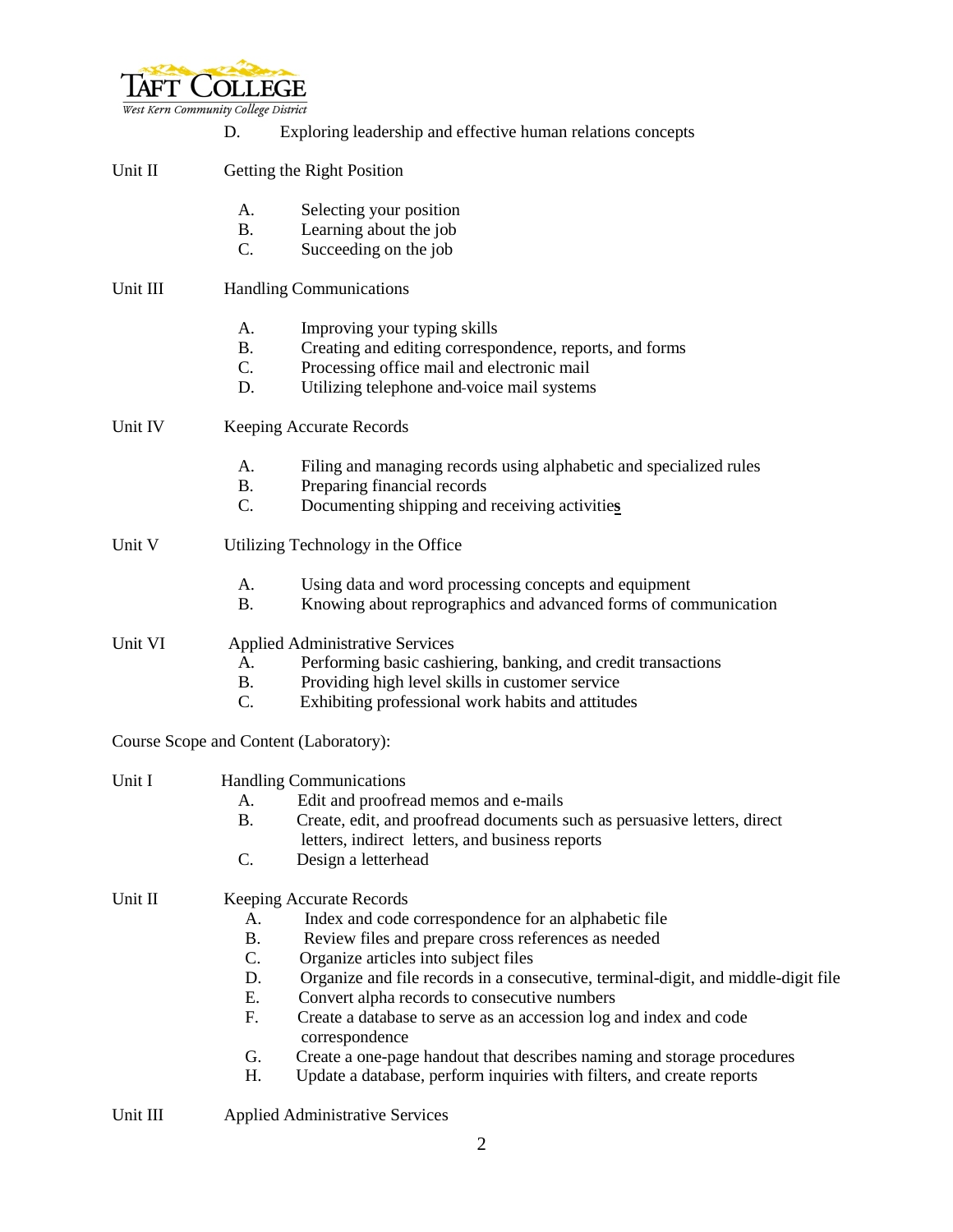

- A. Simulations for basic cashiering activities
- B. Simulations for basic banking routines
- C. Simulations for credit transactions
- D. Role playing to show high levels of customer service
- E. Role playing to demonstrate professional work habits and attitudes

Learning Activities Required Outside of Class:

The students in this class will spend a minimum of 4 hours per week outside of the regular class time doing the following:

- 1. Studying class notes
- 2. Completing required reading
- 3. Written work
- 4. Answering questions
- 5. Problem solving activities or exercises
- 6. Group projects

Methods of Instruction:

- 1. Lectures and class discussions
- 2. Demonstrations and visual aids
- 3. Laboratory assignments
- 4. Guest speakers
- 5. Role playing in business scenarios
- 6. Multimedia presentations
- 7. Group explorations

## Methods of Evaluation:

- 1. Writing assignments, including:
	- a. written homework from chapters
	- b. group reports
	- c. chapter critical analysis reflections
	- d. case studies
- 2. Computational or non-computational problem-solving demonstrations, including:
	- a. exams using various business machines
		- b. homework problems
		- c. laboratory reports
	- d. case study recommendations and solutions
- 3. Skill demonstrations, including:
	- a. class performance
	- b. performance exams
	- c. performance in business scenarios
	- d. role-playing and group activities
	- e. oral presentations and demonstrations
	- f. discussion responses
- 4. Projects including:
	- a. multimedia presentations
	- b. business scenario responses
	- c. action plans